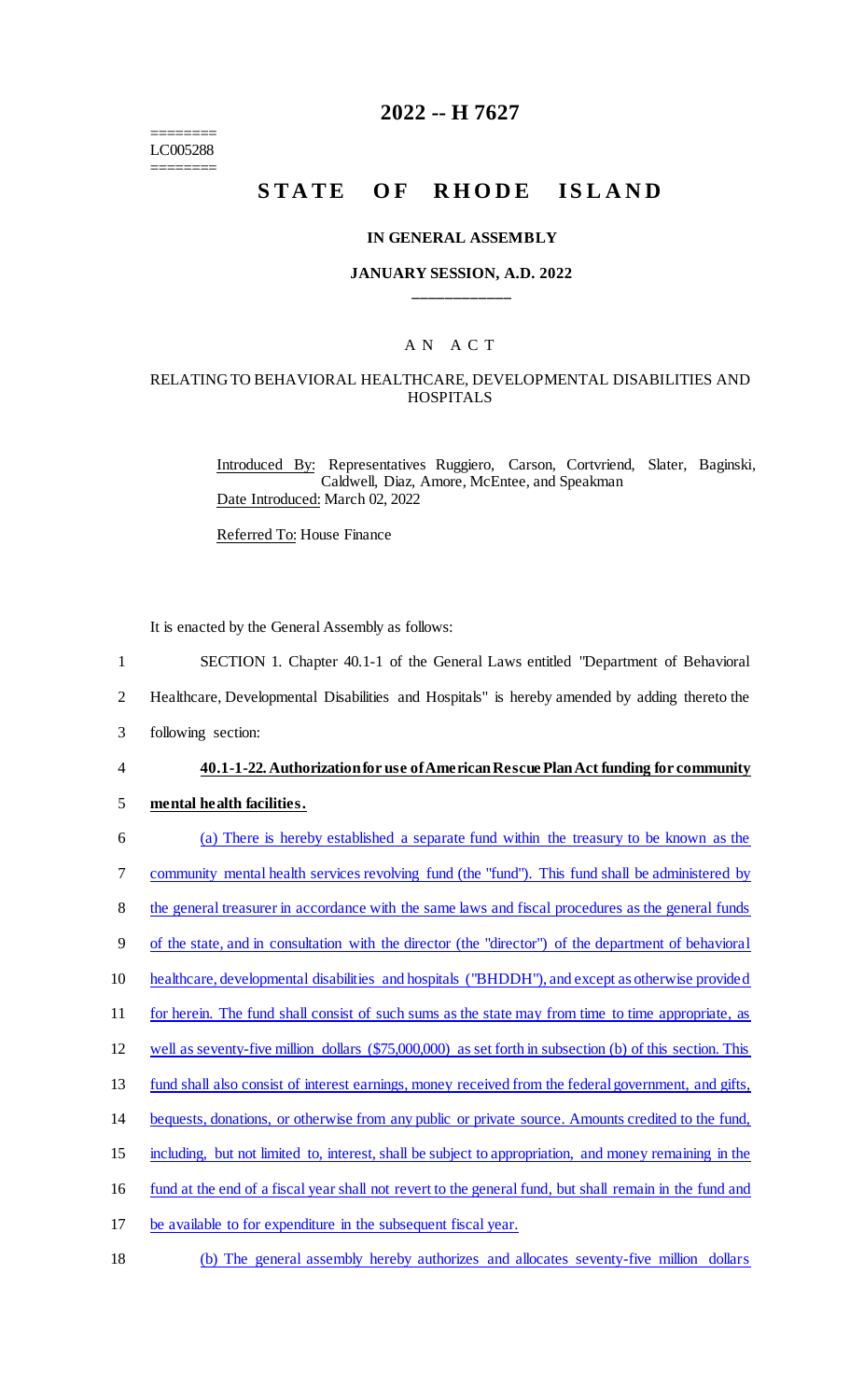(\$75,000,000) to the community mental health services revolving fund from federal funds allocated 2 to the state pursuant to federal legislation enacted after December 4, 2020 and in response to the COVID-19 outbreak or related economic recovery, including, but not limited to, funds from the American Rescue Plan Act of 2021, Pub. L. No. 117-2, but excluding federal grants that are not subject to appropriation and funds related to increased federal medical assistance percentage rates under section 1905(b) of the Social Security Act; provided that, federal funds made available in the form of newly created reimbursement programs may also be authorized by the general assembly and designated to be credited to the community mental health services revolving fund. (c) The fund shall be used for the purpose of the capital projects, including the acquisition, construction, renovation, and related capital costs including, but not limited to, architectural costs of building and also the acquisition of permits, for facilities to be used to provide community mental health services to children and adults with mental health and substance use conditions.  $(d)(1)$  The director of the BHDDH shall be authorized to make awards of grants from the funds, based on a competitive application process. By way of illustration, and without being an exclusive listing, providers eligible for receipt of grants from the fund would include community mental health organizations licensed by BHDDH, federally funded certified behavioral health clinics, behavioral health providers and their direct contract organization subcontract funded partners. (2) The director of BHDDH shall promulgate rules and regulations for the administration of and the awarding of grants from the fund, in consultation with the legislative advisory group established by this section. (3) Upon making a determination to award a grant from the fund, the director shall so 23 inform the general treasurer, who shall then draw monies from the fund and provide them to the 24 entity or entities as directed by the director. (e) There is hereby established a seven (7) member legislative advisory group to advise the 26 director of BHDDH on the awarding of funding for requested capital projects. Three (3) members shall be selected by the speaker of the house of representatives, two (2) members shall be selected by the president of the senate, and two (2) members shall be selected by the governor. Legislative 29 members shall serve terms of two (2) years, and appointments of the governor shall serve terms of three (3) years. Any member appointed may be reappointed by the appointing officer.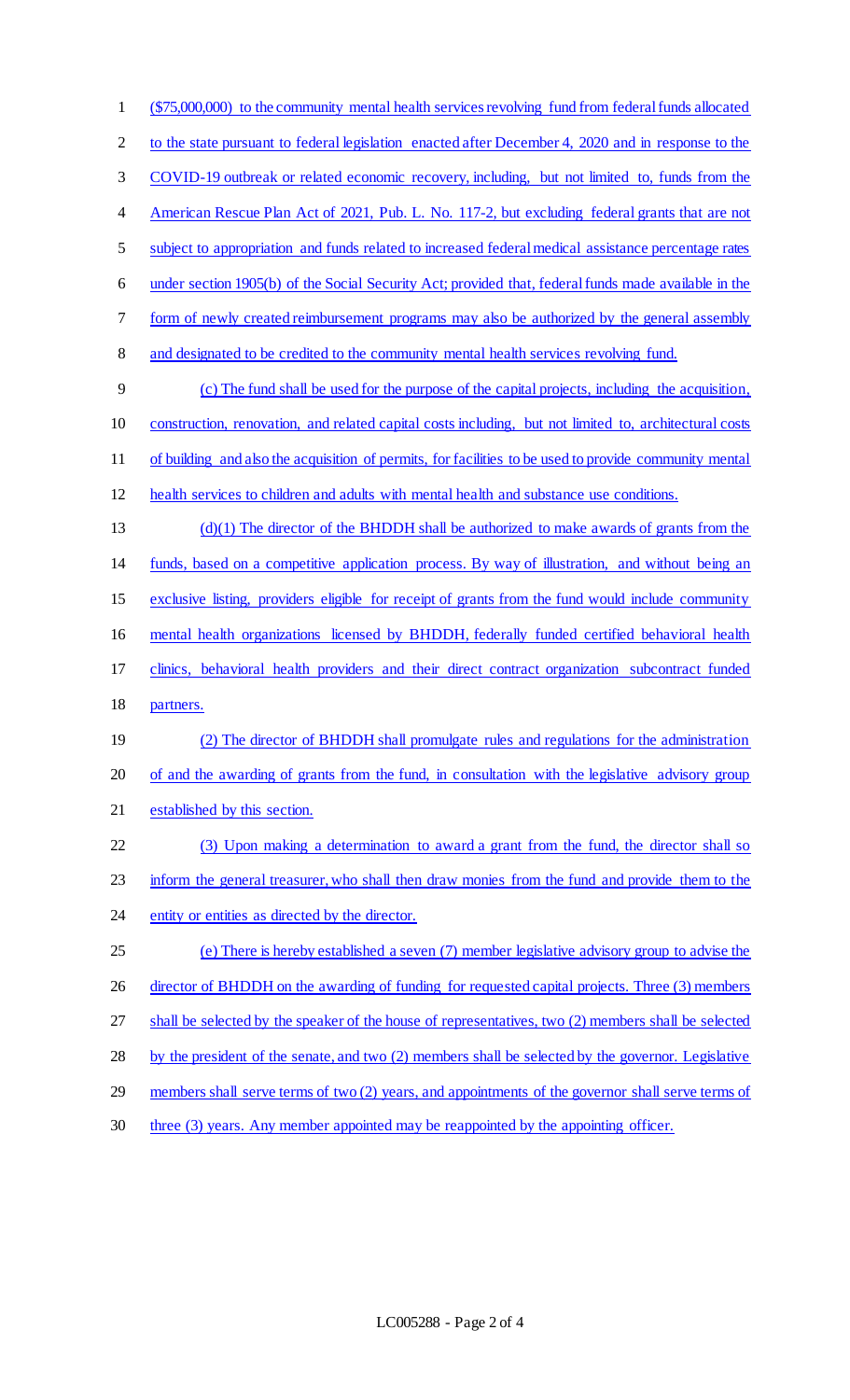======== LC005288 ========